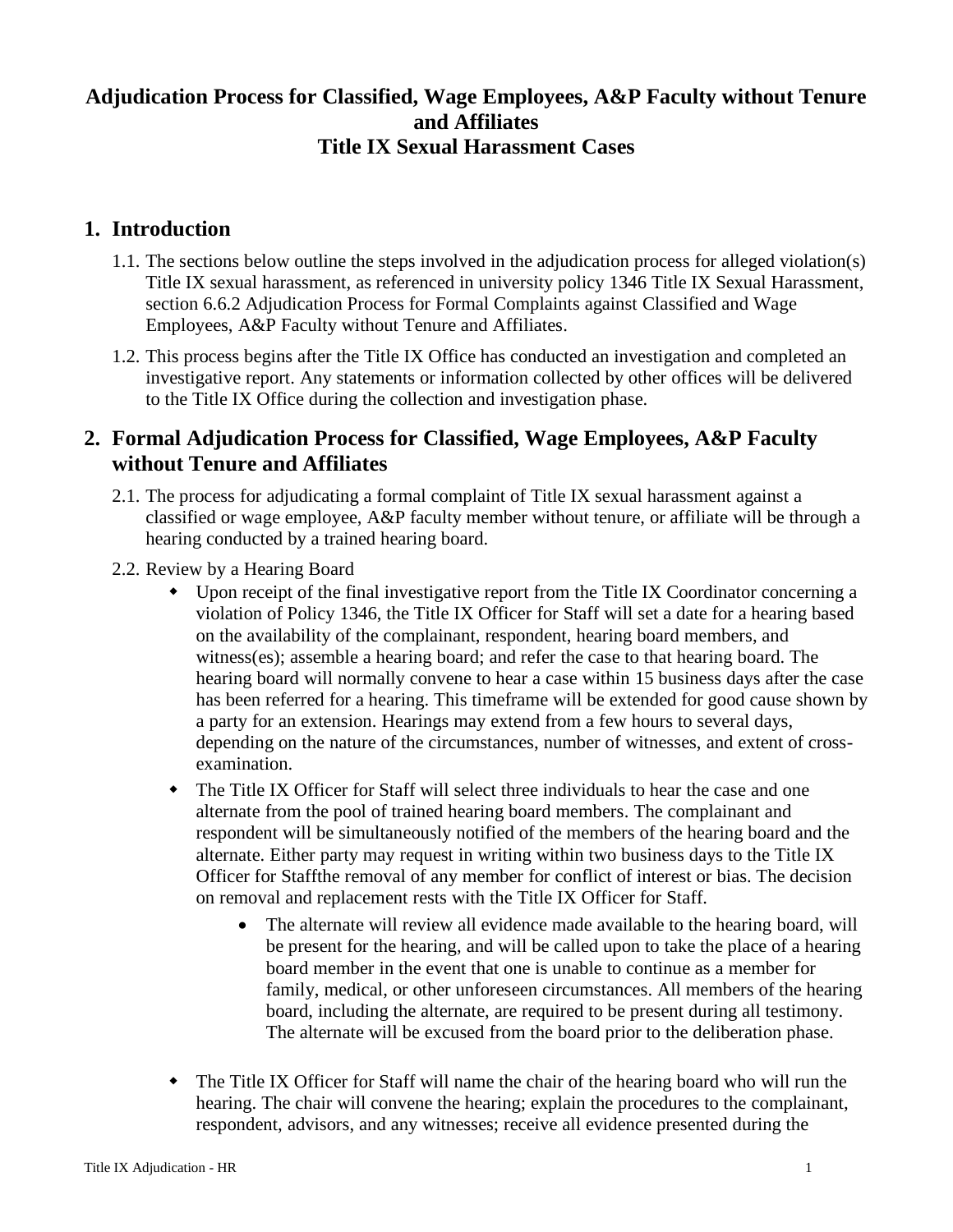hearing; determine whether a witness called by either party is appropriate and will be heard; determine relevance of questions during cross-examination; ensure procedures are followed; maintain the recording of the proceedings; coordinate the drafting of the report containing the decision, rationale and, if applicable, any remedies and sanctions of the hearing board; and deliver the report to the Title IX Officer for Staff.

- In the hearing, neither party is required to be present; however, if a party is not present for live cross-examination, the evidence gathered from that party cannot be used in the decision-making process.
	- Neither the complainant nor the respondent shall be allowed to cross-examine the other party directly; cross examination occurs through the parties' advisors only.
- Hearings may be conducted in-person or virtually, depending on factors such as the availability of participants or the need for continued physical distancing. The determination of mode of delivery for the hearings will be determined by the Title IX Officer for Staff. When hearings are scheduled in-person, either party may opt to participate virtually in the hearing. Such remote access must be requested at least two business days in advance of the hearing to allow the Title IX Officer for Staff to make appropriate arrangements for technology. All hearings, whether in-person or remote, must have video and audio capabilities for all participants.
- The hearing will be closed to all but the parties, each party's advisor, the hearing board's members, and witnesses. Witnesses will only attend the portion of the hearing in which they testify and will not be present for other witnesses' testimony.
- Prior to the hearing, both the complainant and respondent will have had timely access to documents and information considered by the hearing board. During the hearing, equal opportunity shall be given to the complainant and the respondent to present opening and closing statements, testimony, witnesses, and evidence.
- Both parties may have access to an advisor of their choice who may be present with the party at any meetings or proceedings related to the formal complaint. Either party may choose to have an attorney present as the advisor during the hearing. If either party does not have an advisor, an advisor will be provided for the purpose of cross-examination. The advisor will be trained in Title IX proceedings. The name of the advisor will be given to the party at least five business days prior to the hearing when possible. If either party needs an advisor provided for them, they must notify the Title IX Officer for Staff in writing at least five business days prior to the hearing.
- Participation of the advisor is restricted to cross-examination only. With the exception of cross-examination, the hearing board will communicate with the parties directly, not through the advisor, and with the exception of cross-examination, the advisor may not address the hearing board directly or on behalf of the party.
	- During cross-examination, the advisors ask questions for response by the other party, administrative witnesses, or other party's witnesses. The Hearing Chair will determine relevancy of each question; if the question is deemed relevant, the party will be allowed to respond. If the question is deemed not relevant, rationale for that decision will be provided.
	- Cross-examination must be done in a manner that:
		- Probes a party's narrative in order to give the decision maker the fullest view possible of the evidence relevant to the allegations at issue.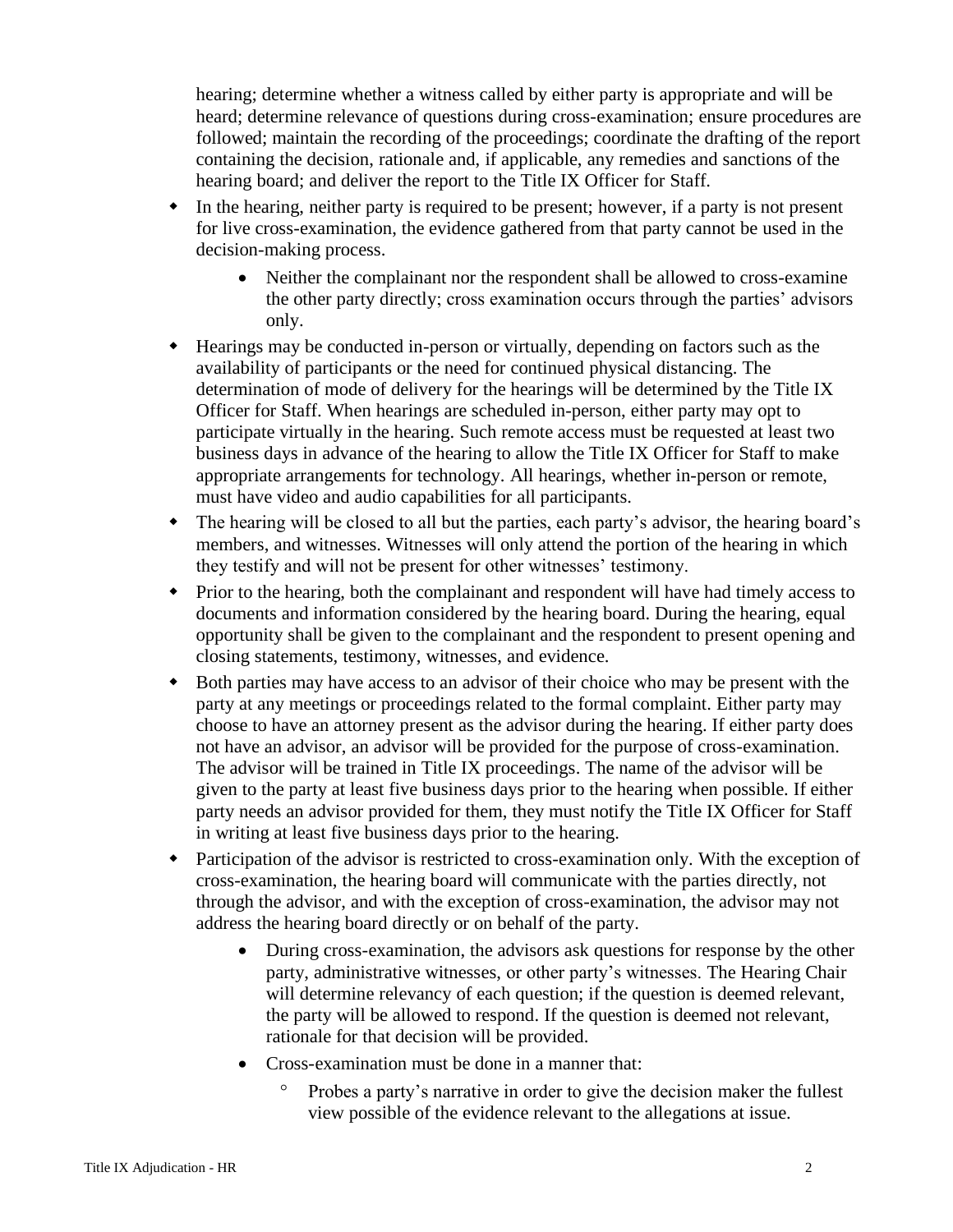- <sup>o</sup> Is not intended to embarrass, blame, humiliate, or emotionally berate a party.
- <sup>o</sup> Is not duplicative.
- Each party is responsible for requesting any witnesses to be present to testify on behalf of that party. Whether or not to allow the testimony of any witness is to be determined by the hearing board chair on a case-by-case basis. Failure of a witness to appear as requested by a party is not grounds for postponement of the hearing. The hearing board may allow virtual testimony during the hearing. If a witness is not available for crossexamination, the testimony cannot be used in the decision-making process. Either party intending to call witnesses shall notify the Title IX Officer for Staff in writing at least two business days in advance of the hearing by giving the name and title of each witness and the subject matter of the testimony of each witness. The hearing board may call additional witnesses, as it deems appropriate.
- In the hearing, information concerning the complainant's or respondent's sexual predisposition is never allowed, nor are questions about the complainant's or respondent's sexual history permitted, unless
	- the question or evidence is used to prove that someone other than the respondent committed the alleged sexual harassment, or
	- the question or evidence concerns sexual behavior between the complainant and the respondent and is offered to prove consent.
- All testimony given before the hearing board will be audio-recorded. At the conclusion of the hearing, this recording will be placed on file in the Office of the Title IX Officer for Staff. Upon request, copies of the recording will be made available for review by either party.
- All persons performing responsibilities under this policy will respect and maintain the strict confidentiality of all relevant documents and deliberations. The privacy of all parties involved will be protected by the university within the context of all state and federal laws, and university policies, and the First Amendment rights of all parties will not be restricted.
- The evidentiary standard for hearings is preponderance of the evidence. The respondent is presumed to be not responsible unless sufficient evidence is presented to prove a violation of the policy has occurred.
- The deliberations of the hearing board will not be recorded, and the hearing board members shall keep the deliberations confidential. The decision of the hearing board shall be by majority vote, but the vote of individual members and the number of votes for each side shall not be reported, and no minority or dissenting report will be issued.
- Only if the hearing board finds that the respondent has violated the policy will the board consider potential sanctions against the respondent.
- The hearing board has three business days after the hearing to deliver its written decision and rationale for responsibility, and, if appropriate, its decision and rationale for sanctions, to the Title IX Officer for Staff.
- The Title IX Officer for Staff will share the report of the hearing board with the complainant, respondent, and Title IX office within two business days of receipt of the decision from the hearing board. This written notification includes the outcome of the process, including whether the respondent was found responsible for violating the policy,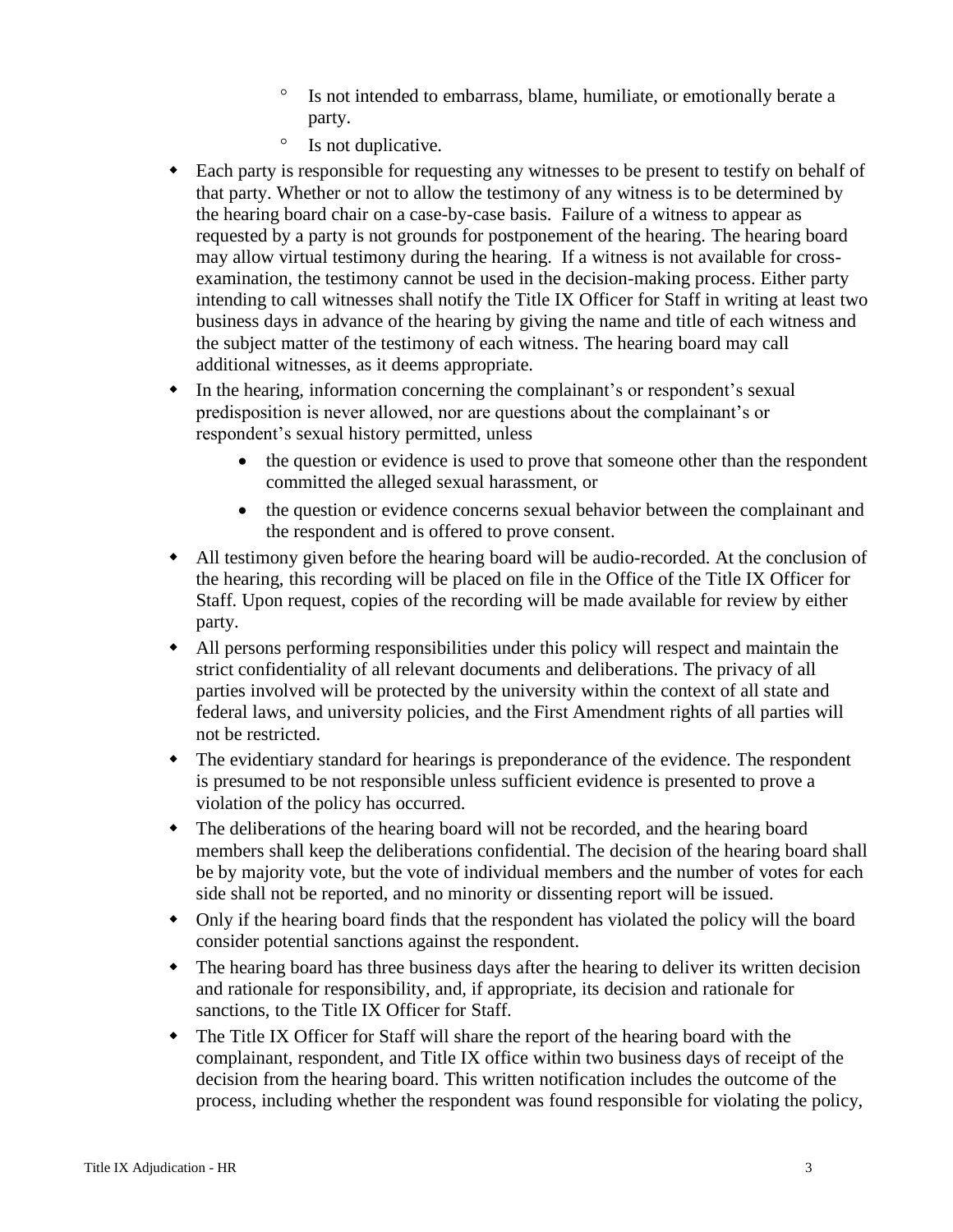rationale, any sanctions, any remedies, any appeal procedures, and the date the decision becomes final.

# **3. Appeal**

3.1. The appeal option below applies for outcomes decided by a hearing board.

- Upon receipt of the decision of the hearing board, both the complainant and respondent have five business days to submit an appeal in writing to the Title IX Officer for Staff.
- If no appeals are submitted, the process ends, and the hearing board's decision is final. The decision becomes final the next calendar day after the appeal deadline. The Title IX Officer for Staff notifies the complainant, respondent and Title IX office within three business days of the final decision date of the final outcome of the formal complaint. In addition, if the respondent is found responsible, the Vice President, the respondent's AVP, Director and Human Resources are notified of the decision of responsible and, if applicable, of the sanctions. If sanctions are imposed, the director/supervisor is also notified.
- If a written appeal is submitted by either party, it must provide the grounds for the appeal and a summary of the arguments and any documentary evidence the party wishes the Appeal committee to review. This submission must include the entirety of the appeal.
- An appeal may only be granted on one or more of the following grounds:

a) procedural irregularity that affected the outcome of the matter; b) new evidence that was not reasonably available at the time the determination regarding responsibility or dismissal was made, that could affect the outcome of the matter; and

c) The Title IX Coordinator, investigator(s) or decision-maker(s) had a conflict of interest or bias for or against complainants or respondents generally or the individual complainant or respondent that affected the outcome of the matter.

- The Title IX Officer for Staff must notify the other party in writing that an appeal has been filed within one business day.
- Title IX Officer for Staff determines if the appeal is based on one or more of the permissible grounds for appeal within two business days. If the appeal is not based on permissible grounds, the process ends, and the initial decision of the hearing board is final and reported to the parties listed above. If the appeal is authorized, the appeal process is initiated.
- The Title IX Officer for Staff will share the appeal of one party with the other party at the end of the two-day period.
- If either or both parties appeal, the other party has five business days to respond to the appeal. Neither may file an additional appeal at this point but may only respond to the appeal received.
- 3.2. Appeal Review Process
	- Upon determining that the case meets the criteria for appeal, the Title IX Officer for Staff coordinates and schedules the appeal review within 10 business days.
	- Review by an Appeal Board
		- The Title IX Officer for Staff will assign a three-member Appeal Board from a pool of trained Administrative and Professional (A&P) and classified staff.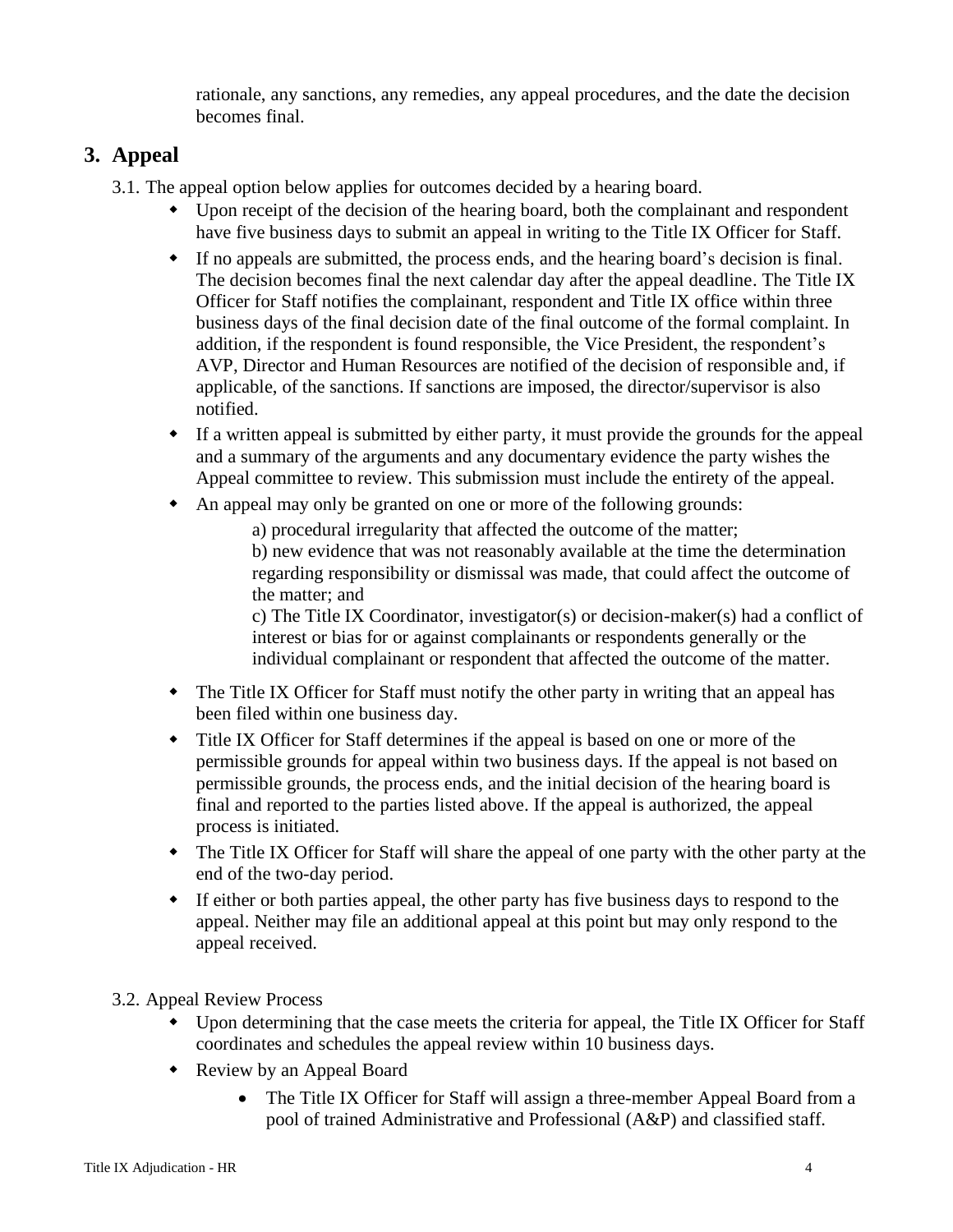- The Appeal Board assigned will consist of individuals selected from a pool of trained Title IX members; will be members of departments outside the complainant's and respondent's Unit, department, or supervision.
- The complainant and respondent will be simultaneously notified in writing of the Appeal Board members assigned to the appeal. Either party may object, in writing, to an appeal board member on the basis of conflict of interest or bias. The decision on reassignment rests with the Title IX Officer for Staff.
- Review by an Appeal Board
	- Appeal Board members will have full access in advance to all appeal documents submitted; the case file, including the decision of the hearing board; and any recordings.
	- The Appeal Board will meet to thoroughly review the appeal documents. Upon review of all documents and recordings, the Appeal Board will elect one of three pathways to proceed:
		- <sup>o</sup> The decision is made to deny the appeal. The Appeal Board submits the decision with rationale to the Title IX Officer for Staff within three business days of the Appeal Board's meeting.
		- <sup>o</sup> The decision is made, based on the nature of the appeal, to make a determination based on the information provided in the written appeal, previously-submitted documentation and hearing recordings without the need for additional cross-examination. The Appeal Board submits the outcome of their review with rationale to the Title IX Officer for Staff within three business days of the Appeal Board's meeting.
		- <sup>o</sup> The decision is made to gather additional information through a second hearing process in order to come to a conclusion on the appeal. The Appeal Board submits a request to postpone their final decision until a hearing can be scheduled. The Appeal Board will hear the case.
	- If a second hearing is requested by the Appeal Board, the Appeal Board will indicate if they will hear all information again or if the hearing will be limited solely to the new information received. This decision will be based on the nature of the appeal and the type of information received for the appeal.
	- If a second hearing is requested, the hearing will proceed according to the hearing process listed in section 2.2. The second hearing will be conducted within 15 business days of the request to hold a second hearing.
	- Upon completion of the appeal hearing, the Appeal Board has three business days after the hearing to deliver its decision and rationale to either uphold or alter the original decision, and, if appropriate, its decision and rationale for sanctions and remedies, to the Title IX Officer for Staff.

#### 3.3. Final Decision: Reporting and Monitoring

 Once the final decision is reached, the Title IX Officer for Staff will notify the complainant, respondent and the Title IX office within one business days of receipt of the final decision. If the respondent is found responsible, the VP, the respondent's AVP, Director, and Human Resources are notified of the decision of responsible and, if applicable, of the sanctions. If sanctions have been rendered, the respondent's AUH/supervisor will also be notified.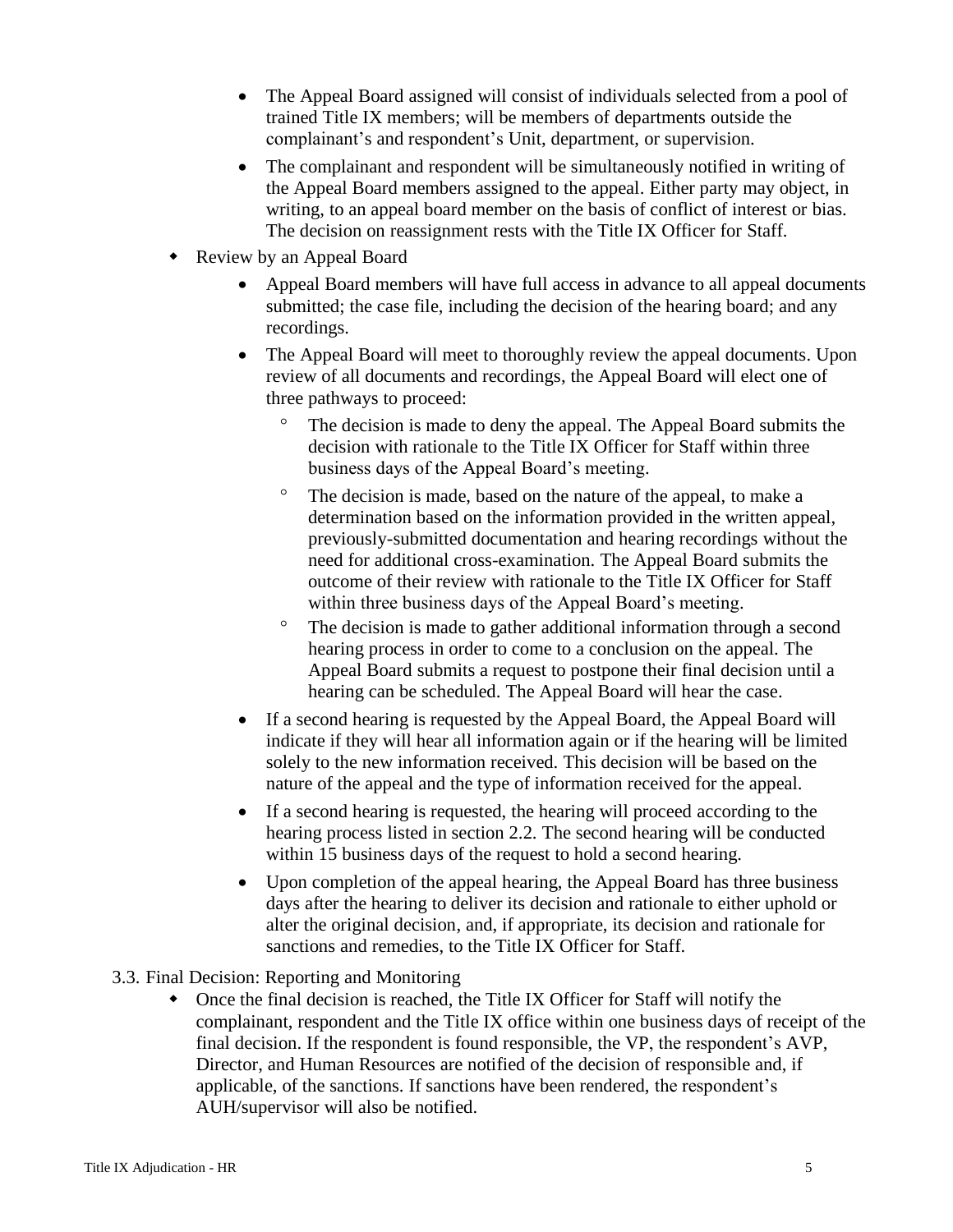- Once the appeal decision has been reported by the Appeal Board to the Title IX Officer for Staff, the decision is final. No additional appeals will be accepted.
- During the period of any assigned sanctions, the director or supervisor will monitor, on a regular basis, the progress of the assigned sanctions to ensure sanctions are upheld.

#### **4. Informal Resolution**

4.1 After a formal complaint has been filed, the complainant and respondent may agree to enter an informal resolution process that does not involve a full investigation and adjudication process. The informal resolution process may be initiated at any time prior to reaching a determination regarding responsibility.

4.1.1. The informal resolution process is purely voluntary, requiring written consent, and cannot be required. Both parties must agree to an informal resolution process.

4.1.2 Cases in which an employee is alleged to have sexually harassed a student are not eligible for an informal resolution process.

- 4.2. Either party may withdraw from informal resolution at any time prior to agreeing to a resolution, and resume the formal grievance process.
- 4.3 The informal resolution process is a method of resolving sexual harassment allegations in a less adversarial manner than the investigation and adjudication process of a formal grievance process. In the informal resolution process, witnesses may be contacted but are not called to formally testify before a board, nor does live cross-examination occur.
- 4.4 Informal resolutions are conducted by a trained A&P or classified staff member from a unit/department different than either the complainant's or the respondent's home unit/department. The designated A&P or classified staff member is selected by the Title IX Officer for Staff from a pool of trained individuals. The designated A&P or classified staff member assigned to the case will typically not be the designated A&P or classified staff member from either the complainant's or respondent's unit. Both parties will be allowed to express concerns of bias and request assignment of a different designated A&P or classified staff member. The final decision to replace the assigned designated A&P or classified staff member lies with the Title IX Officer for Staff.
	- 4.4.1 There may be unique situations in which an outside mediator is necessary. The Title IX Officer for Staff reserves the right to bring in a trained mediator to work with the case.
- 4.5 The designated A&P or classified staff member works with both the complainant and the respondent. The initial meeting of the designated A&P or classified staff member with the complainant and the respondent will take place separately. For subsequent meetings, the parties may or may not be in the same room or virtual session at the same time, depending on the circumstances and comfort and preferences of both parties.
	- 4.5.1 The exact structure of the informal process may take on various forms, the format of which will be decided by the designated A&P or classified staff member after speaking to the complainant and respondent in an initial meeting. Variables that will determine the type of informal resolution may include but are not limited to the following:
		- <sup>o</sup> Goals of each party regarding resolution
		- Type of scenario the case involves